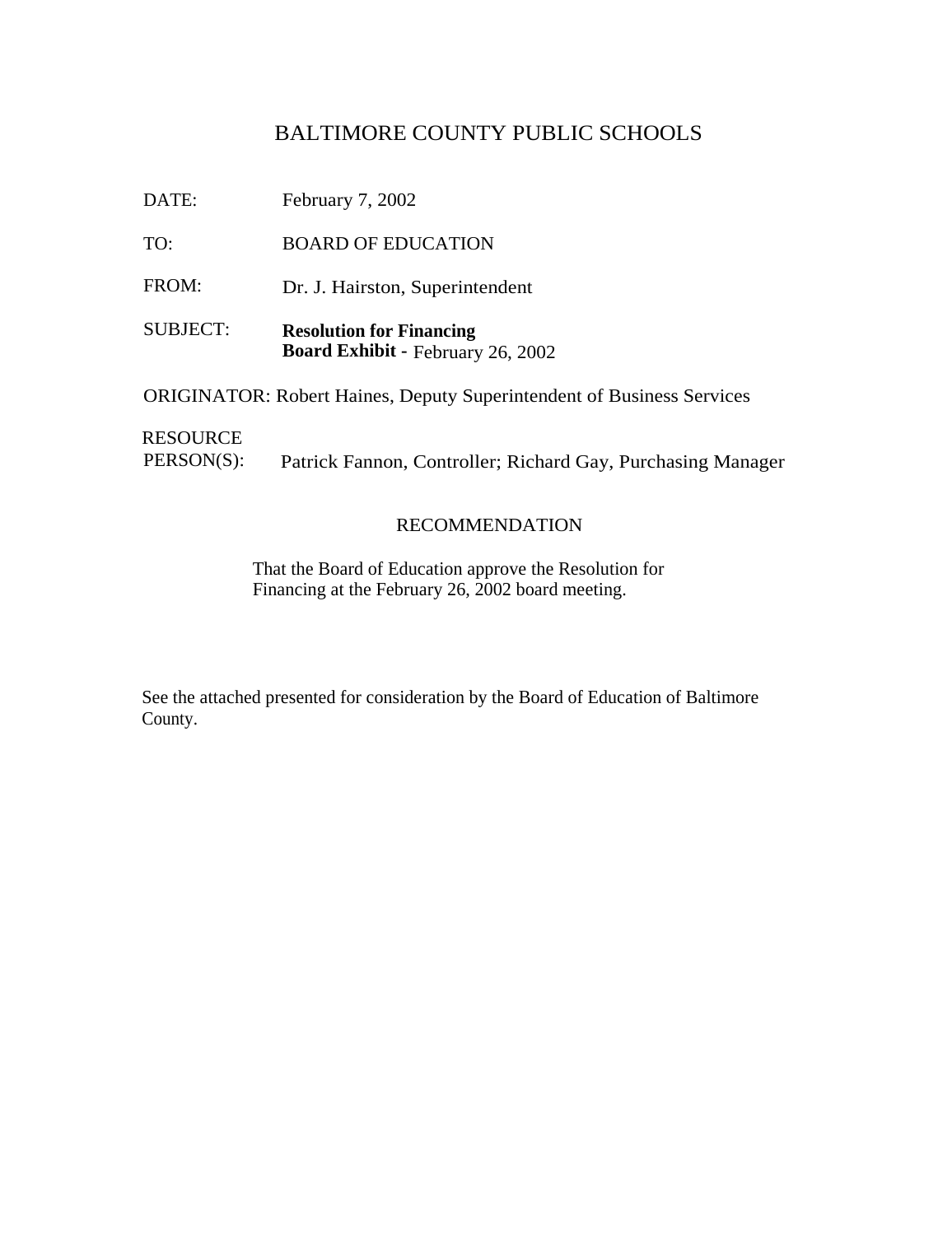#### Nature of Issue:

U.S Treas. Reg. Section 1.150-2 (commonly referred to as the "reimbursement regulations") requires a local governmental entity's governing body or its designee to make a "declaration of official intent" if the local governmental entity reasonably anticipates making project expenditures prior to closing on a tax-exempt financing and using the proceeds of such financing to reimburse such original expenditures. It has been the Board of Education of Baltimore County's annual practice to delegate by resolution to a named official the authority to make a declaration of official intent on its behalf with regard to a planned lease-purchase financing for its vehicle fleet. While the Office of Purchasing does not anticipate that such a declaration will be required in connection with this year's or any follow on year's lease-purchase financing, the Board of Education has been advised to designate an official (by office, not name) to act on its behalf and issue declarations of official intent that satisfy the requirements of [U.S. Treas. Reg. Sectio](http://U.S.Treas.Reg.Section) [n](http://U.S.Treas.Reg.Section) 1.150-2 for any future tax-exempt financing, if applicable. This delegation of authority will [remain. in](http://remain.in) effect unless revoked in writing by the Board and will preclude the need to annually make such a delegation.

#### Background:

A bid for the purchase of 145 school buses issued on October 11, 2001 and approved by the Board of Education on December 18, 2001 in the amount of \$7,298,915.00 to District International, Hyattsville, MD for Seventy-seven (77) 5000 series buses that accommodate 64 walk-on passengers and Sixty-eight (68) 4000 series buses configured to accommodate 20 walk-on passengers and 3 wheelchair Passengers. The purchase will be funded by a multi-year lease purchase agreement. The amount of the award was dependent on the amount of money and number of buses approved by the Baltimore County Government for the lease purchase. The school buses will replace existing units and expand the bus fleet to meet growing enrollments. This purchase also includes twenty-eight (28) replacement buses whose life cycle was extended last year due to the default of one of our bussing contractors. The buses will provide transportation for designated students. The Office of Purchasing in coordination with our special tax counsel Funk & Bolton Attorney at Law is currently preparing a. bid for obtaining the necessary financing to lease-purchase these buses along with ten 4-door sedans in the amount of \$147,930 the Board of Education approved on August 14, 2001. These automobiles will serve as replacement vehicles in the existing fleet. A bid for 20 trucks of various sizes not to exceed \$801,420 will be opened on February 15, 2002 and brought to the Board of Education for approval on March 12, 2002. The trucks of various sizes will be used by multiple offices to provide daily services to the school district, i.e., distribution, maintenance, and operations.

#### Recommendation:

That the Board of Education approve the attached delegation resolution.